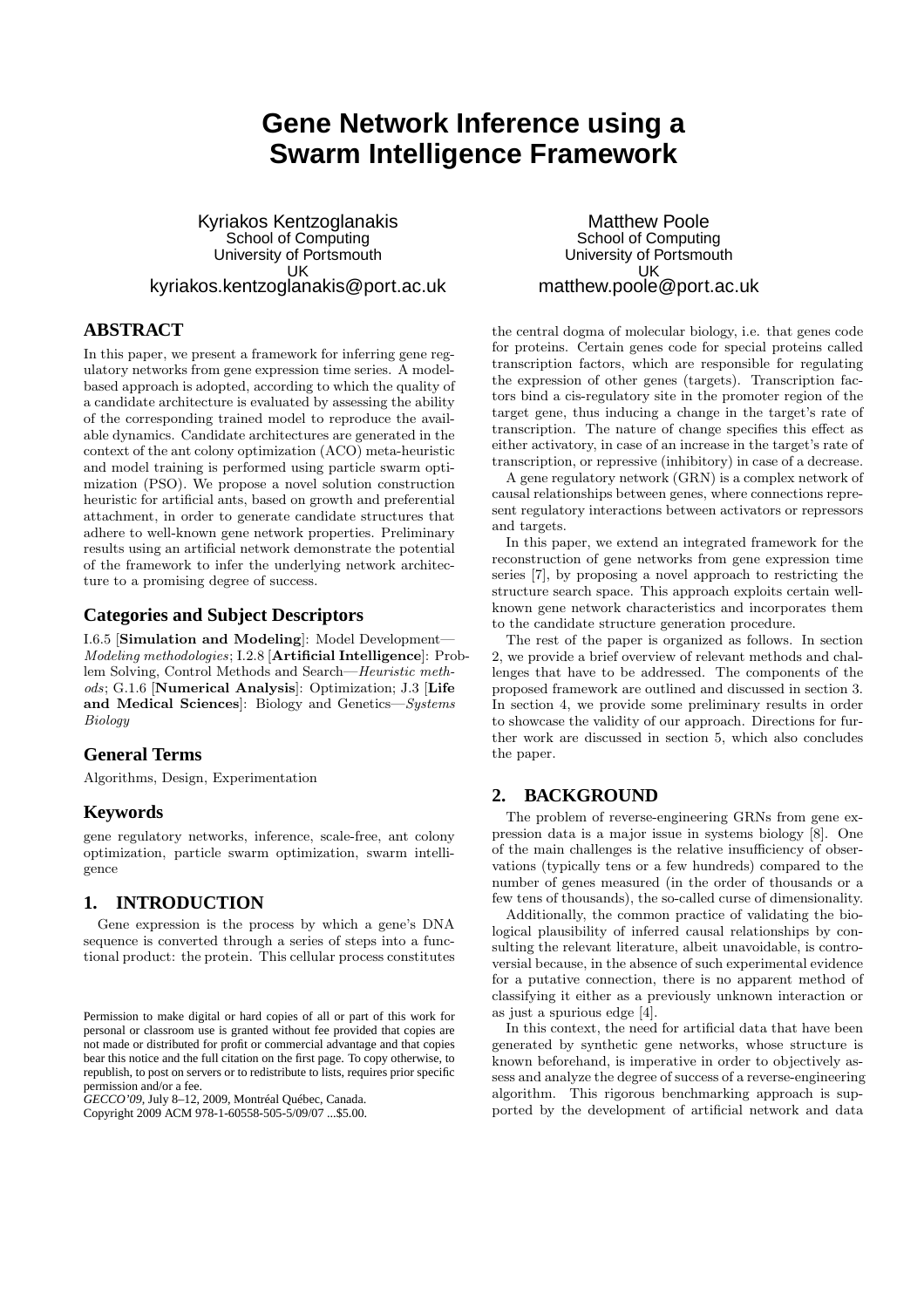generators, such as AGN [12], SynTReN [15], Gene Net Weaver [11] and others.

A variety of mathematical formalisms have also been proposed for modeling causal relationships between genes and the system's dynamical behaviour, including ordinary and partial differential equations, Boolean networks, Bayesian networks and S-systems among others [3].

An often used representation of causal relationships between genes is a weight matrix  $W$ , where the value of each entry  $w_{ij}$  captures the strength and nature of the relationship between gene i (regulator) and gene j (target) [18]. A positive value indicates an activatory effect, a negative value indicates a repressive effect, whereas a value of zero indicates the absence of a relationship.

This way, the influence of one or more regulators on a target gene can be modelled as a sigmoid function of the weighted sum of inputs and, in this case, model training consists of optimizing the model's weight matrix and any additional parameters associated with the chosen model, so as to minimize the error between actual and predicted data [17, 6, 19, 10].

The observed sparseness of gene networks [16] implies that most of the weight matrix entries will be zero. Additionally, studies on the structural properties of gene networks have revealed organizational features that are common to other complex networks as well [1], such as power law or exponential degree distributions [5, 9].

## **3. FRAMEWORK**

The proposed framework for network inference adopts an approach that separates between structure selection and model training. The stochastic search process in the structure space yields candidate architectures, whose quality is assessed by the success of the corresponding trained models in reproducing the available dynamics.

Moreover, the vast structure search space can indeed be significantly restricted by exploiting knowledge regarding aforementioned gene network properties that have been reported in the literature.

In section 3.1, we present the model used to express a gene network's dynamical behaviour. Section 3.2 discusses the suggested solution construction heuristic, while section 3.3 outlines the model training process. Section 3.4 presents the ACO inference algorithm by joining the presented framework components together.

#### **3.1 Network Modelling**

In general, the structure of a gene network can be represented as a directed graph  $G = (V, E)$ , where a vertex  $v_i$ represents gene i and an edge  $e_{ij}$  represents the influence of gene i to gene j.

The dynamics of such a representation can be formalized using a recurrent neural network (RNN) model, where the output  $x_i$  of each node i, at time point  $t + \Delta t$  is calculated by:

$$
x_i(t + \Delta t) = \frac{\Delta t}{T_i} f\left(\sum_j w_{ji} x_j(t) + b_i\right) + \left(1 - \frac{\Delta t}{T_i}\right) x_i(t) \tag{1}
$$

where each synaptic weight  $w_{ji}$  expresses the influence of node j to node i,  $b_i$  and  $T_i$  are the bias term and time constant for node  $i$  respectively, and  $f$  is a nonlinear transfer

function, in this case the logistic function  $f = \frac{1}{1+e^{-cx}}$ , where  $c=1$ .

#### **3.2 Generating Candidate Structures**

A model to generate directed graphs, based on the principles of growth and preferential attachment has been proposed in [2] and is capable of producing directed graphs whose in- and out- degree distributions are either exponential or power laws, depending on the model's parameter values. This model specifies a stochastic process according to which a graph grows by adding a single, directed edge at each discrete time step. At each such step, a vertex may also be added to the graph.

We extend this model by considering preferential attachment based not only on node degrees but on edge fitness as well, exploiting the concept that certain edges are more likely or "fit" to be included in the graph than others.

In particular, let  $d_{in}(v)$  and  $d_{out}(v)$  be the in-degree and out-degree of node v respectively,  $\delta_{in}$  and  $\delta_{out}$  non-negative real numbers and  $\tau_{ij}$  the fitness value of edge  $e_{ij}$ . At each step of the generative process, either one of three rules is applied:

- $\mathbf{A}'$  with probability  $\alpha$ , a link is established from a new node  $v_i$  selected according to  $\tau_{ij}$ ,  $\forall j$  to an existing node  $v_j$ selected according to  $d_{in}(v_j) + \delta_{in}$  and  $\tau_{ij}$
- $\mathbf{B}/\!\!$  with probability  $\beta$ , a link is established from an existing node  $v_i$  selected according to  $d_{out}(v_i)+\delta_{out}$  and  $\tau_{ij}, \forall j$ to an existing node  $v_i$  selected according to  $d_{in}(v_i)$  +  $\delta_{in}$  and  $\tau_{ij}$
- $\mathbf{C}/\;$  with probability  $\gamma,$  a link is established from an existing node  $v_i$  selected according to  $d_{out}(v_i)+\delta_{out}$  and  $\tau_{ij}, \forall j$ to a new node  $v_i$  selected according to  $\tau_{ii}$

with  $\alpha + \beta + \gamma = 1$ .

The described generative process essentially constitutes the solution construction heuristic that will be used in the context of ACO for navigating the structure search space.

# **3.3 Model Training**

Having obtained a candidate structure, the next step is to assess its quality by considering the corresponding RNN model and optimizing its parameters to fit the model to the available data.

Model parameters are trained using PSO on a per-node basis. In particular, for each node  $v_i$  (considered as the target), the parameters that need to be optimized are the bias term  $b_i$ , the time constant  $T_i$ , as well as the weight values  $w_{ji}$  that correspond to its incoming links. Weights corresponding to edges that are not part of the candidate structure are not optimized; their values are set to 0.

The training objective is to minimize the mean squared error of the actual target output profile and the predicted target output profile, as in:

$$
\epsilon_i = \frac{1}{T} \sum_{t=1}^{T} (x_i^t - \hat{x}_i^t)^2
$$
 (2)

where  $T$  is the number of time points in the time series,  $x_i^t$  is the actual value of node *i*, at time point *t* and  $\hat{x}_i^t$  its predicted value. One-step-ahead prediction is performed, according to which the actual system state  $\hat{X}(t)$  is used to calculate the predicted output value  $\hat{x}_i(t+1)$  for each of the network nodes.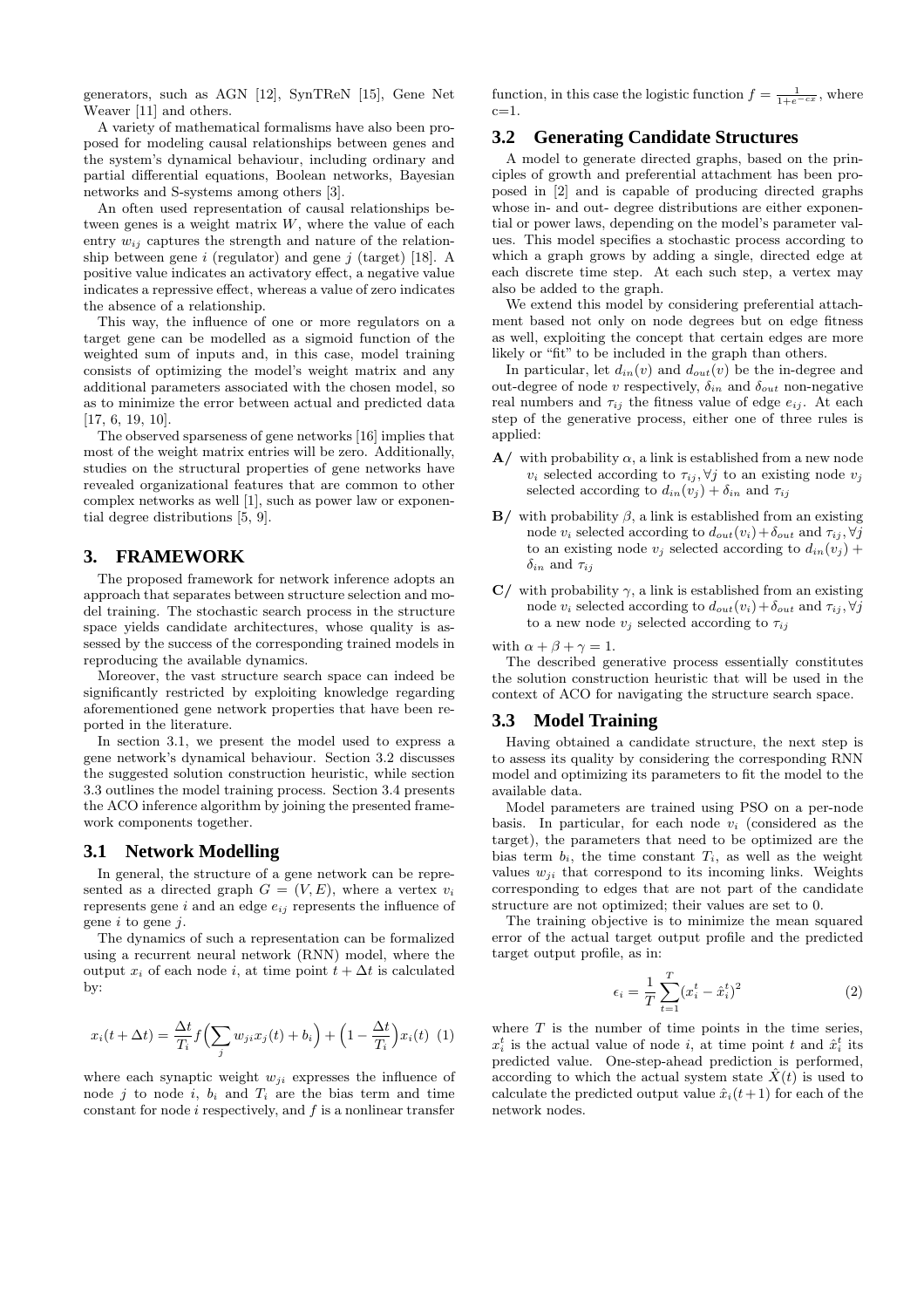# **3.4 Gene Network Inference**

The ACO meta-heuristic serves as the mechanism to connect the structure generation heuristic with model training, in a way so as to guide the search in structure space towards solutions that succeed in reproducing actual gene profile dynamics.

At each ACO iteration, each artificial ant generates a candidate network architecture by supplying the colony's pheromone matrix to the generative process that was described in section 3.2, as the edge fitness matrix. The model that corresponds to the generated structure is trained using PSO as detailed in section 3.3. The result of model training is a vector of mean squared errors for each of the network nodes (targets).

At the end of each ACO iteration, all candidate solutions are structurally decomposed to determine which combination of regulators achieved the lowest prediction error for each target gene. Decomposition results in a local best solution (set of edges)  $L$ , for the current iteration. Following a typical pheromone evaporation procedure, the pheromone matrix entries that correspond to the best performing combination of regulators for each target are updated according to:

$$
\tau_{ij} \leftarrow \tau_{ij} + \frac{1}{1 + \epsilon_j}, \quad \forall (i, j) \in L \tag{3}
$$

Local search is also applied to the local best solution, by pruning the edges  $e_{i,j}$ , for which the corresponding trained RNN weights  $|w_{i,j}| < \theta w_{max}$ , where  $\theta \in [0,1]$  and  $w_{max}$  is the maximum allowed weight value.

After the specified number of ACO iterations has been completed, the best solution is a network structure consisting of those combinations of regulators that achieved the minimum prediction error for each node (target) in the network.

## **4. PRELIMINARY RESULTS**

An empirical estimation of the framework's inferential power was attempted, by applying it to a 10-node network (shown in figure 1), that was generated using the process outlined in section 3.2. Three time series with 10 time points each were generated using the corresponding RNN instances with randomly initialized parameters.



Figure 1: The network that was used for testing the proposed framework. Normal arrow heads denote activation and diamond-shaped arrow heads denote repression.



Figure 2: True positive and false positive rates of the best solution during 30 ACO iterations, averaged over 30 independent trials.

A family of N inferred structures was assembled by running  $N = 30$  independent ACO trials and recording the best solution achieved at the end of each trial. A simple voting scheme was applied, according to which the score for each edge is calculated as

$$
v_{ij} = \frac{f_{ij}}{N} \tag{4}
$$

where  $f_{ij}$  is the frequency of appearance of edge  $e_{ij}$  in the family of inferred structures. Figure 3 presents the scores  $v_{ij}$  of all regulatory relationships for the tested network. The average true positive rate of the best solutions across all trials was  $TPR = 0.91$ , while the corresponding false positive rate was  $FPR = 0.02$ . The progression of average TPRs and FPRs over 30 ACO iterations is shown in figure 2.

For each of 30 independent ACO trials, a population of 5 artificial ants was allowed to build solutions for 30 ACO iterations, with a pheromone evaporation parameter  $\rho = 0.1$ and a local search edge pruning parameter  $\theta = 0.05$ . For each candidate structure, PSO was allowed to run for 300 steps for the optimization of each target's parameters.

The difficulty in predicting the activatory synergistic influence of nodes 0 and 1 to node 6 is perhaps worth pointing out. As is evident from figure 3, edge  $e_{0,6}$  is always inferred whereas edge  $e_{1,6}$  is not, in which case the predicted RNN weight  $w_{0,6}$  is approximately twice its actual value, in order to account for the missing edge  $e_{1,6}$ .

# **5. FURTHER WORK**

The proposed network reconstruction framework, incorporating a novel solution construction heuristic, produced promising initial results and demonstrated a potential for further improvement of its inferential power.

More specifically, future work includes experimentation with different GRN models such as S-systems, and publicly available artificial data sets for which the underlying network is known [14], so that comparisons can be drawn with other reverse-engineering approaches.

The proposed solution construction heuristic can be further improved by incorporating additional aspects of struc-